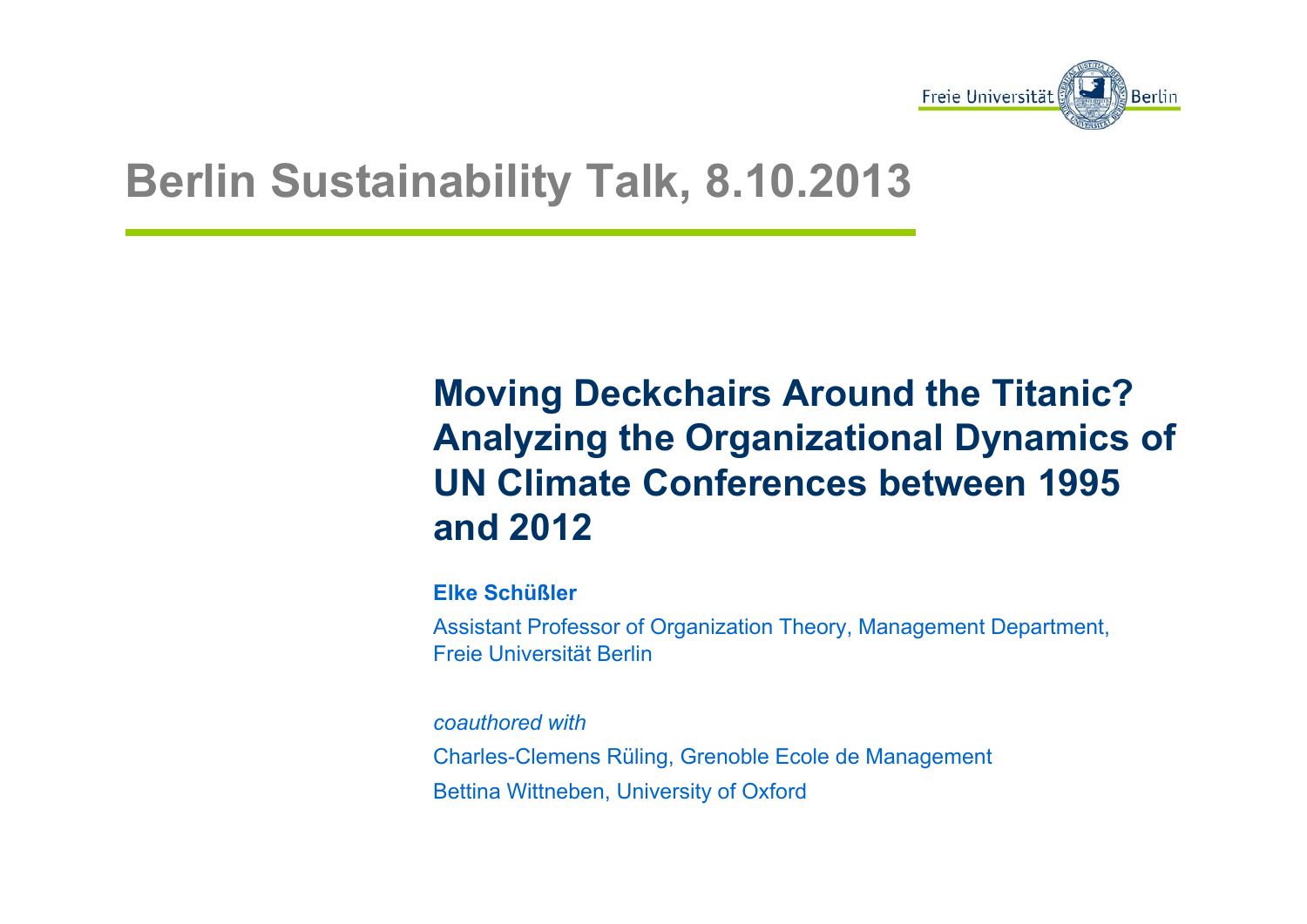

# **Broad Theoretical Background**

- > Neoinstitutional theory/organizational institutionalism (Powell, DiMaggio, et al.)
	- > Understanding institutional change/maintenance
	- > Understanding the dynamics of organizational fields as ..communities of organizations \*
	- > Recent interest in transnational fields (e.g. Djelic & Quack, 2003)
- > United Nations (UN) conferences have recently been described as fieldconfiguring events (FCEs) that act as important "catalysts of change, especially as organizations and governments struggle to develop global solutions to complex problems" (Hardy & Maguire, 2010: 1365).
	- > "temporary social organizations" ( ) in which people from diverse organizations and with diverse purposes assemble periodically, or on a one-time basis, to announce new products, develop industry standards, construct social networks, recognize accomplishments, share and interpret information, and transact business" (Lampel & Meyer, 2008: 1026).
- ¾ *"(…) scholars know relatively little about how such conferences produce institutional effects" (Hardy & Maguire, 2010: 1365)*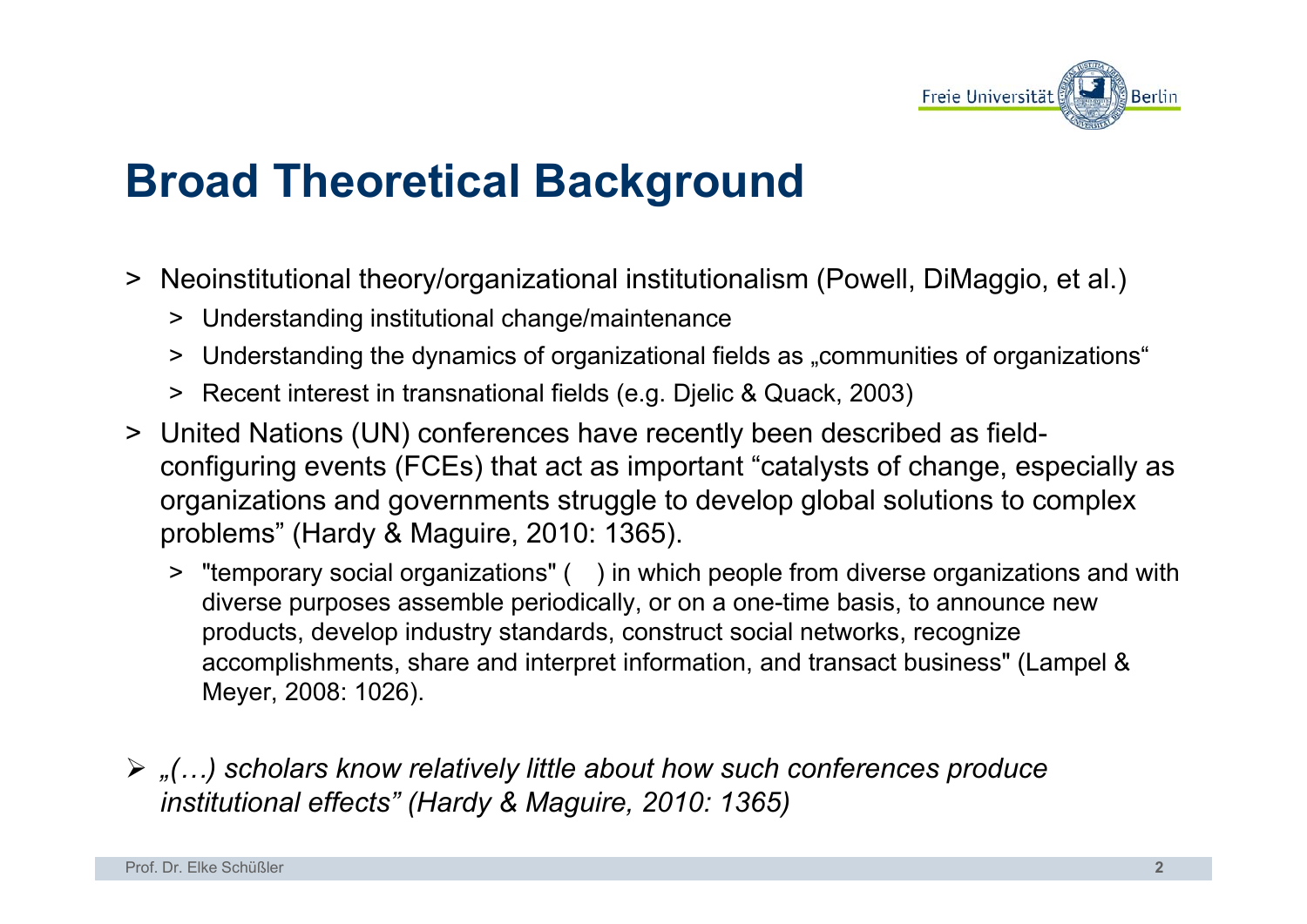

## **Resarch Setting: Climate Summits in the Field of Transnational Climate Policy**

- > United Nations Framework Convention on Climate Change (UNFCCC) adopted at the Rio Earth Summit in 1992 and ratified by 194 countries with the aim to stabilize "greenhouse gas concentrations in the atmosphere at a level that would prevent dangerous anthropogenic interference with the climate system" (UNFCCC, Article 2)
- > Annual Conference of the Parties (COP) is the highest decision-making body of the UNFCCC
	- > COP 3 (1997): Kyoto Protocol commits industrialized countries to legally binding emission reduction targets
	- > COP 15 (2009) in Copenhagen, dubbed "Brokenhagen"
	- > Since then: "One step forward and two sideward" (Santarius et al., 2011, on COP 16)?
	- > Still hoping for a new global climate treaty by 2015
- ¾ *Interested in the process between 1995 and 2009*



**United Nations** Framework Convention on Climate Change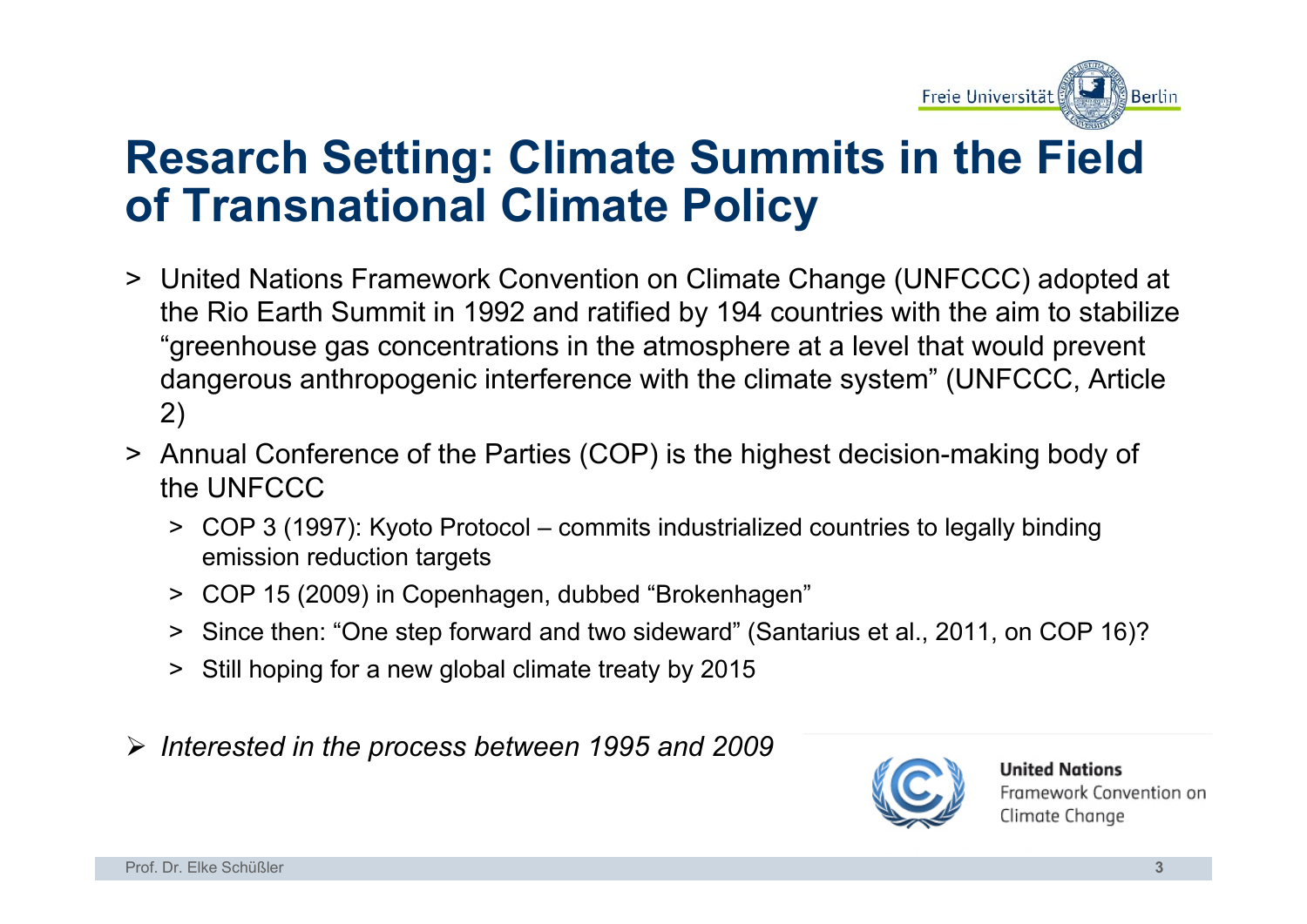

*"The worst-case scenario for me is that climate becomes a second World Trade Organization. Copenhagen, for me, is a very clear deadline that I think we need to meet. And I'm afraid that if we don't, then the process will begin to slip. And like in the trade negotiations, one deadline after the other will not be met, and we sort of become the little orchestra on the Titanic."*

*Yvo de Boer, UNFCCC executive secretary, 2008*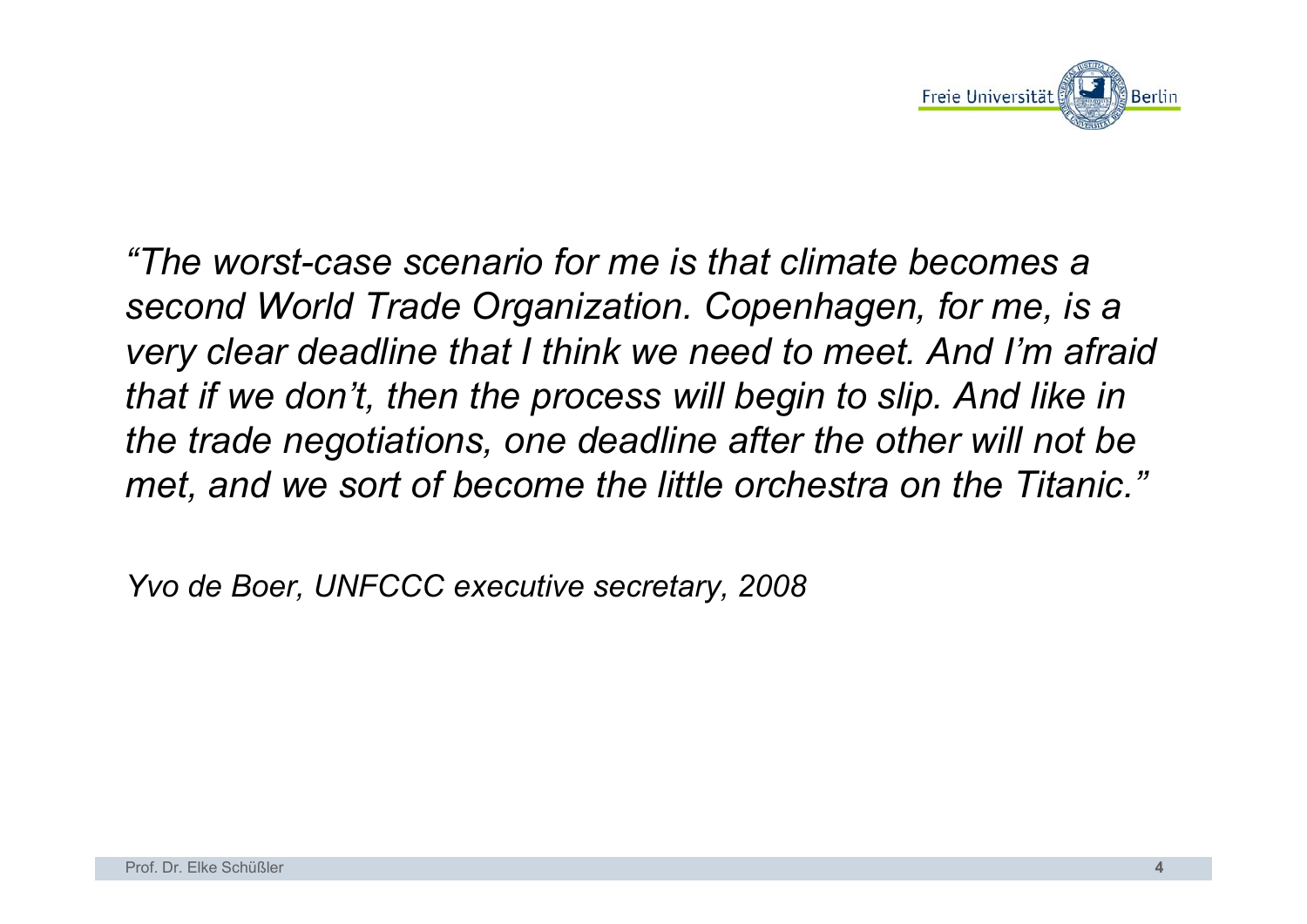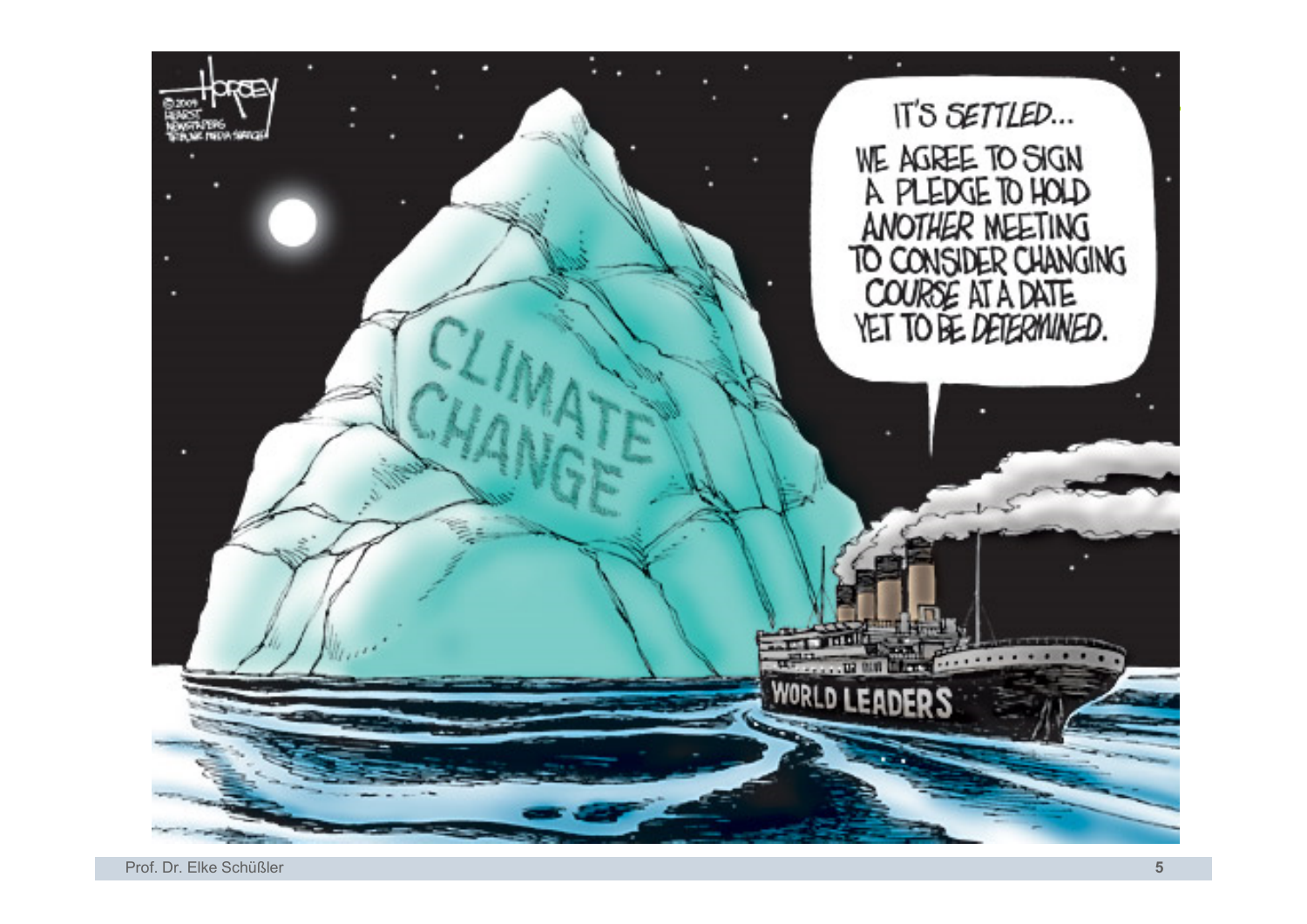

# **General Research Question**

*When and why do field-configuring events fail to act as "catalysts of change" (Hardy & Maguire, 2010)?* 

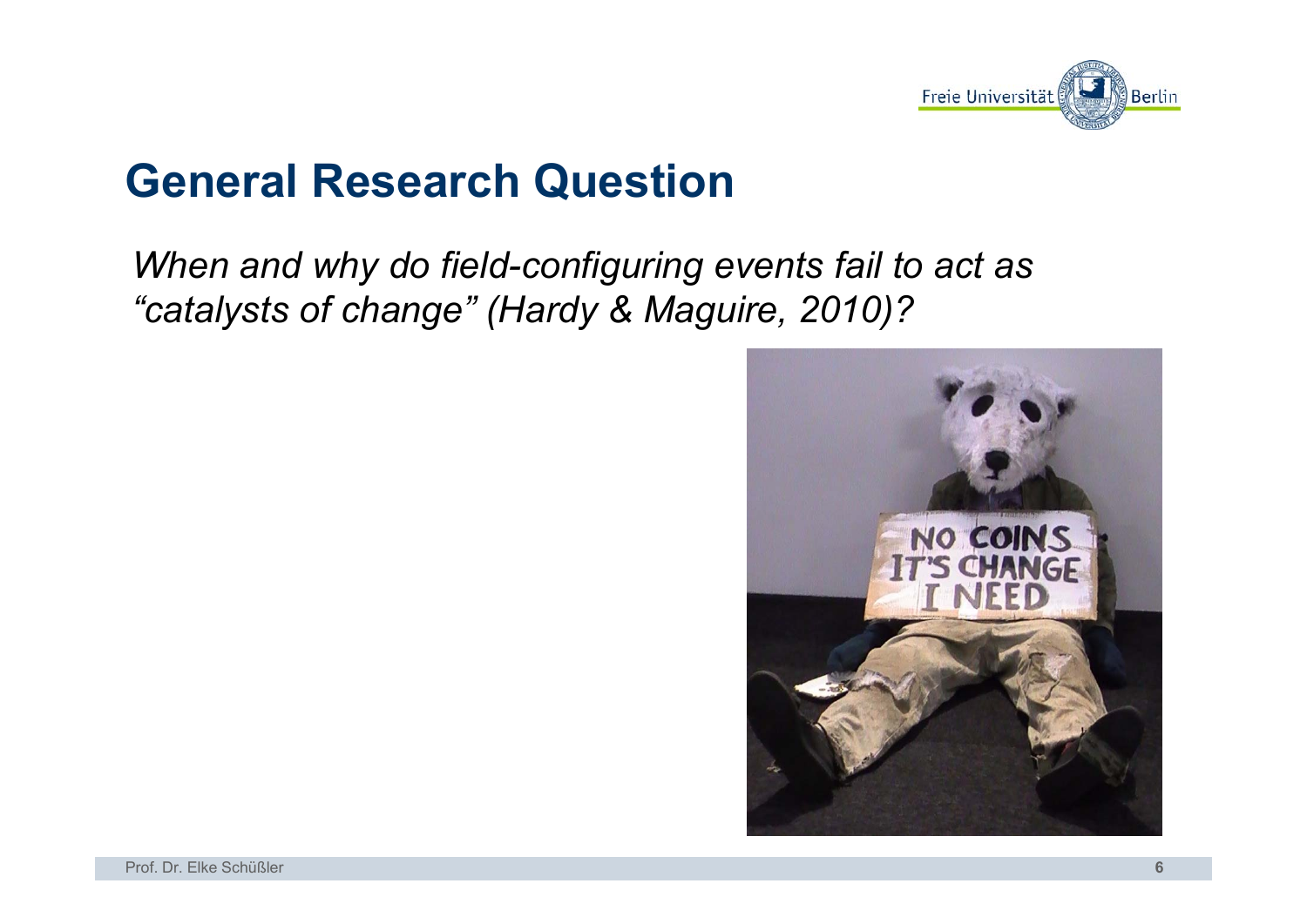

## **Climate Policy as an Extreme Case**

- > FCE research has studied unique events or short event series that have successfully brought about field-level changes (e.g. Oliver & Montgomery, 2008; Garud, 2008).
- > Climate policy requires that millions of organizations and individuals change their production and consumption patterns requiring a change of the economic system (Levy & Egan, 2003) and in underlying values (Hoffman, 2012) – the process is long-term.
- ¾ *This extreme case raises questions about the boundary conditions under which field-configuring events can act as catalysts of change.*
- ¾ *We study how a long-term FCE series has evolved over time to understand when and why events fail to produce field-level change.*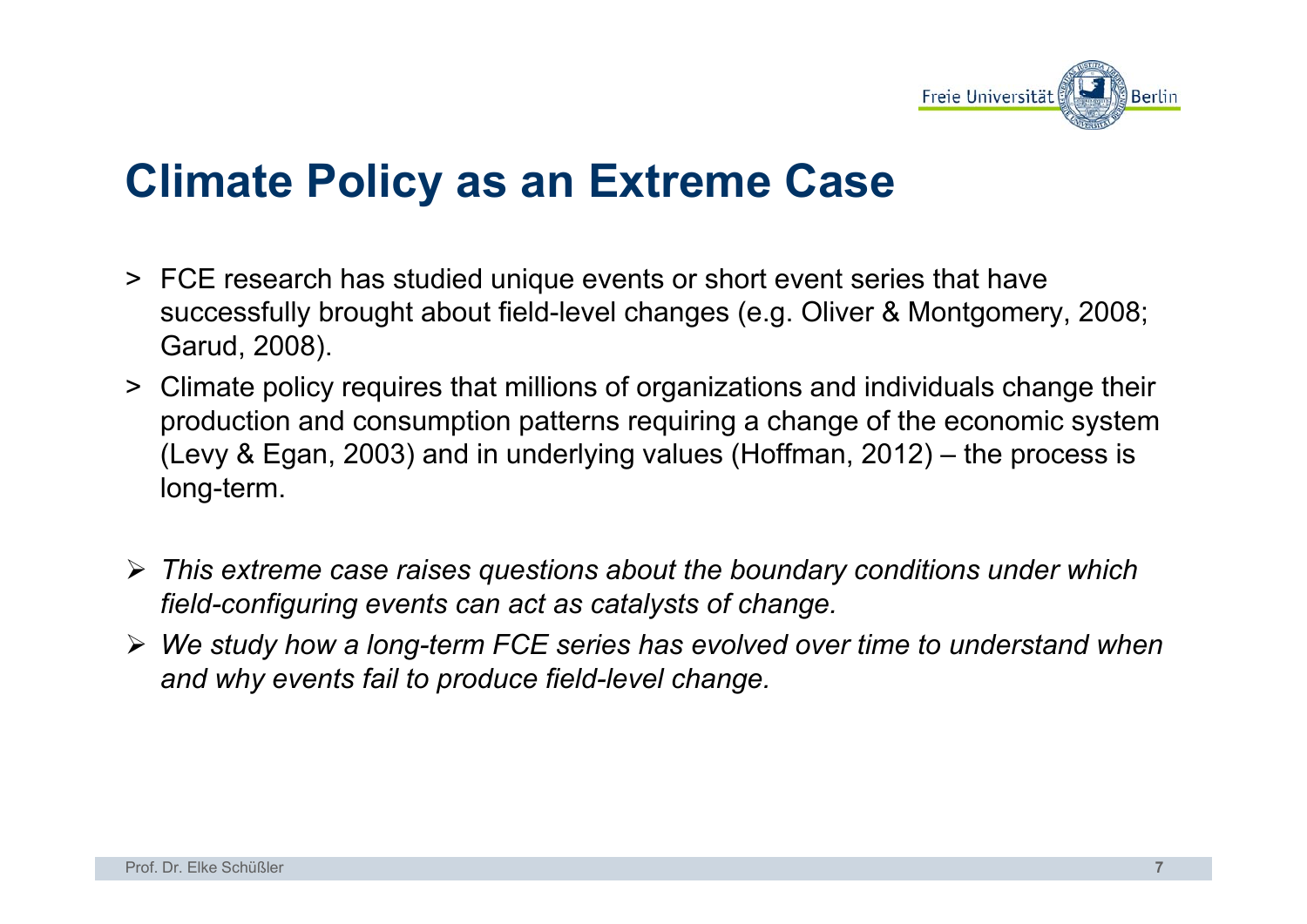

# **Specific Research Questions**

- > Hardy and Maguire (2010): FCEs act as catalysts of change because they provide open and bounded "discursive spaces" not normally available in a field.
	- > Open, because they bring actors together that do not normally interact
	- > Bounded, because field-configuring events only occur for a fixed duration and at particular intervals
	- > Peripheral actors gain unique access to decision-making arenas
- > We distinguish more formally between *temporal boundedness* and *interactional openness* to analyze
- ¾ *…how and why temporal boundedness and interactional openness vary across events in a field-configuring event series (long-term perspective)*
- ¾ *…how and why do field-configuring events change in the context of an evolving organizational field (embeddedness perspective)*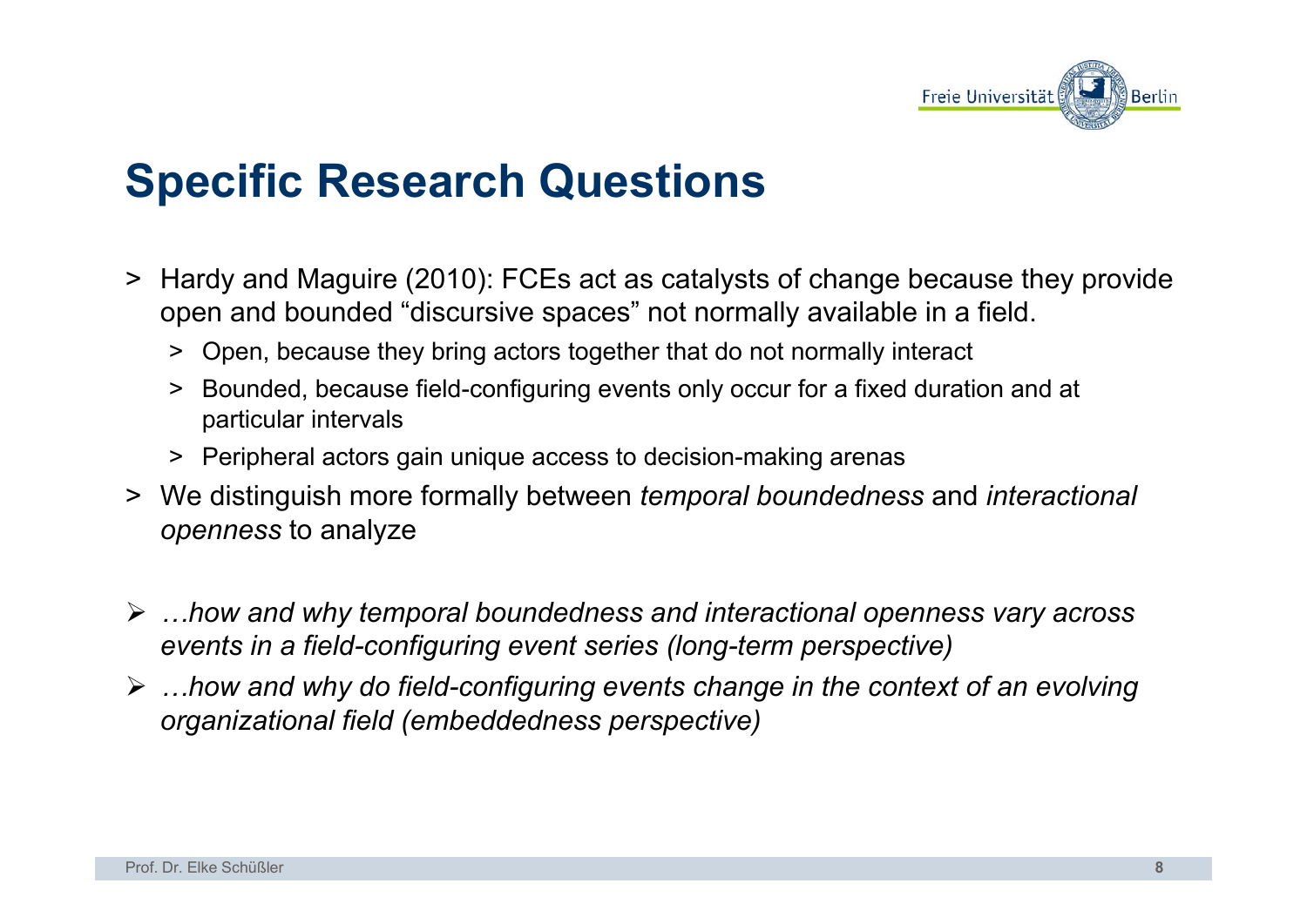

## **Inside the COP: Discursive Spaces**

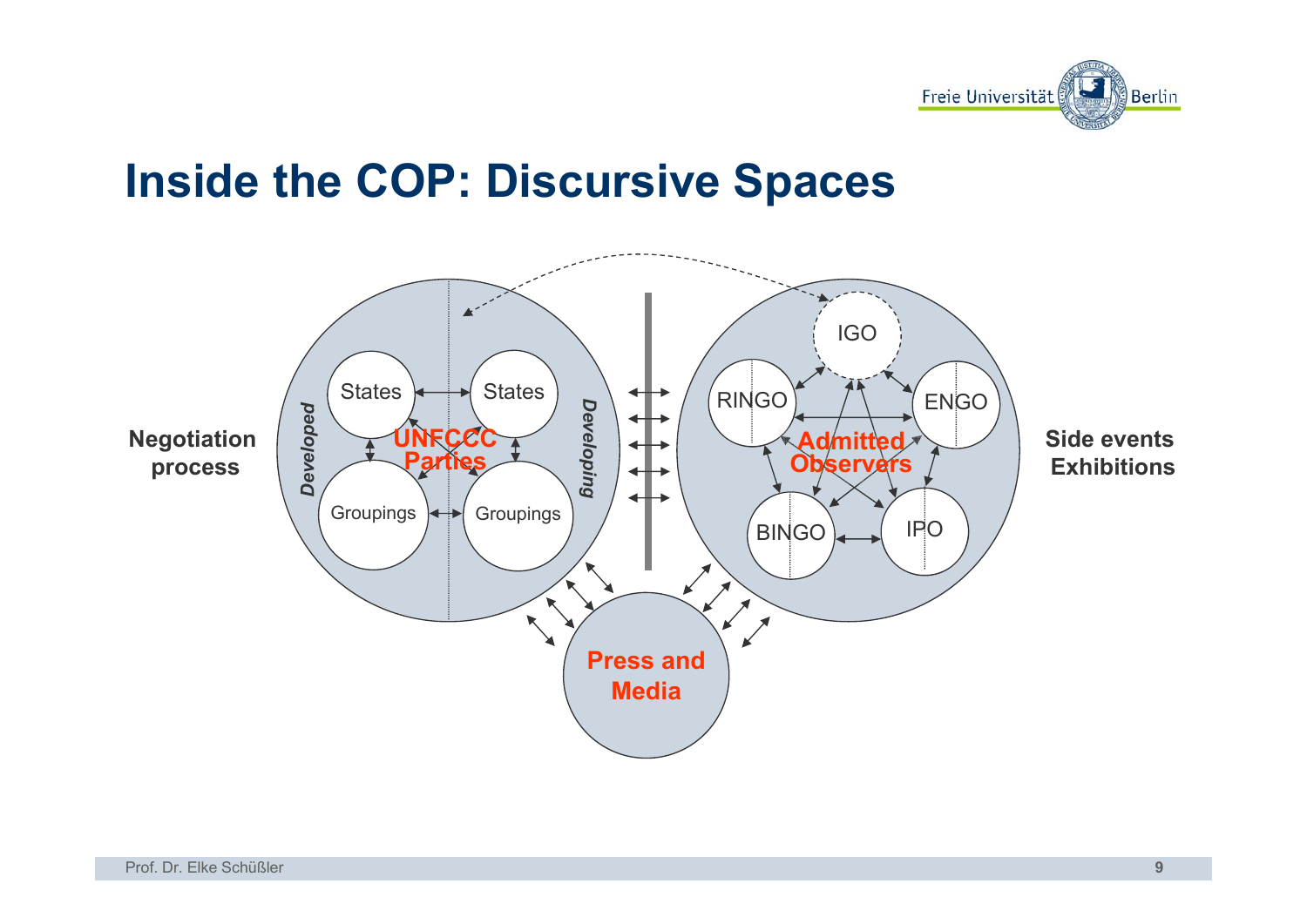

# **Methods: A Longitudinal Qualitative Study**

### > Interviews

- > 28 interviews during COP 14, 2008 and SB 30, 2009
- > 11 follow-up interviews with field experts
- > Participant observations at 13 major climate policy events since 2000
- > Document analysis
	- > 58 academic articles that analyzed the UNFCCC or commented on specific COPs
	- > All daily and summary issues of the Earth Negotiation Bulletin (ENB) related to the COP meetings from COP 1 in 1995 to COP 17 in 2011
	- > Documents from the UNFCCC Secretariat's electronic archives, e.g. official COP press releases and official speeches and statements of the UNFCCC Executive Secretary
	- > Selection of press articles from the New York Times
- > Analysis
	- > Establishing timeline of UNFCCC process and changes in "rules, positions, understandings" (Hardy & Maguire, 2010)
	- > Coding all 204 COP-related ENB issues as well as our interviews and observations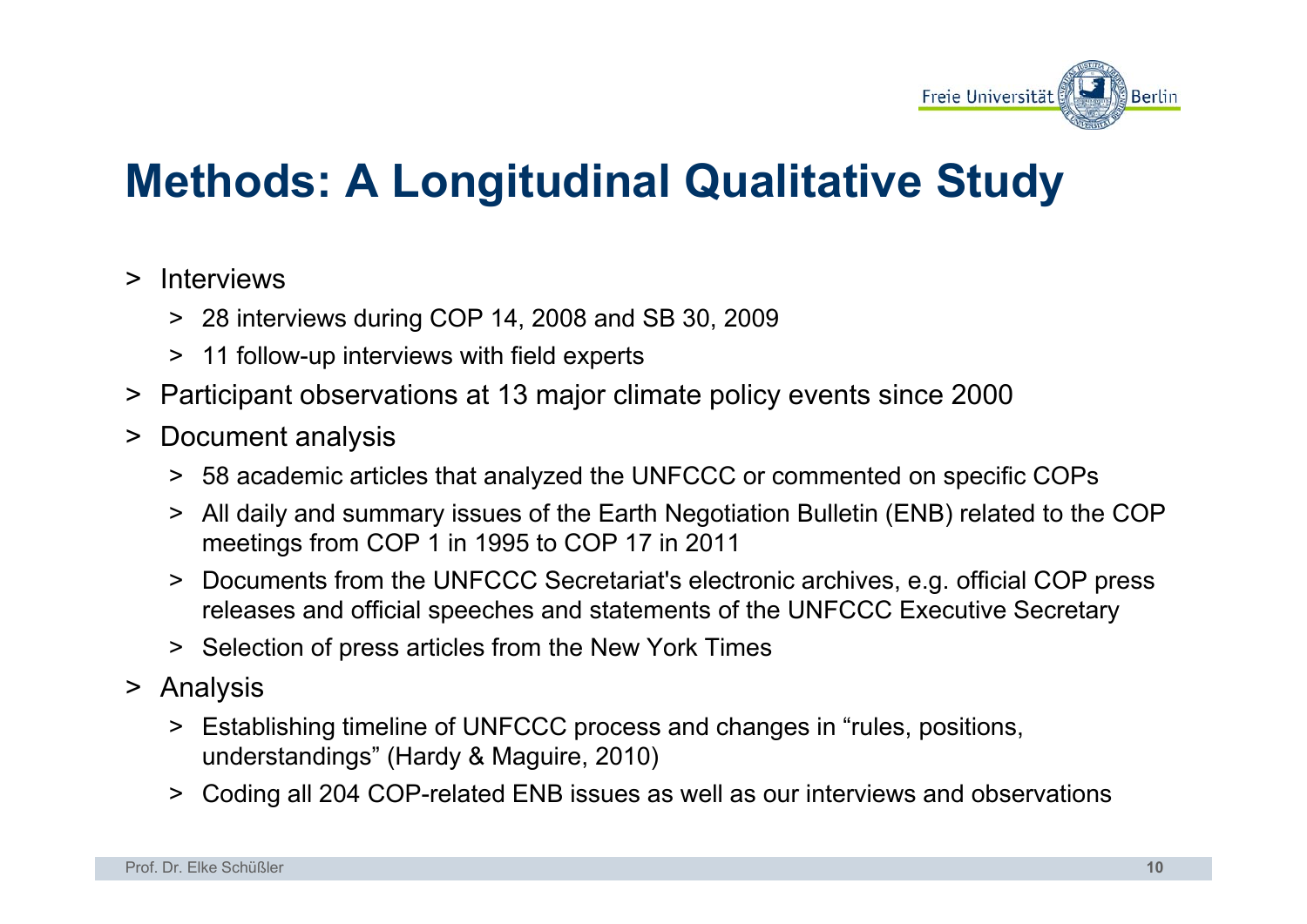

### **Data Structure**

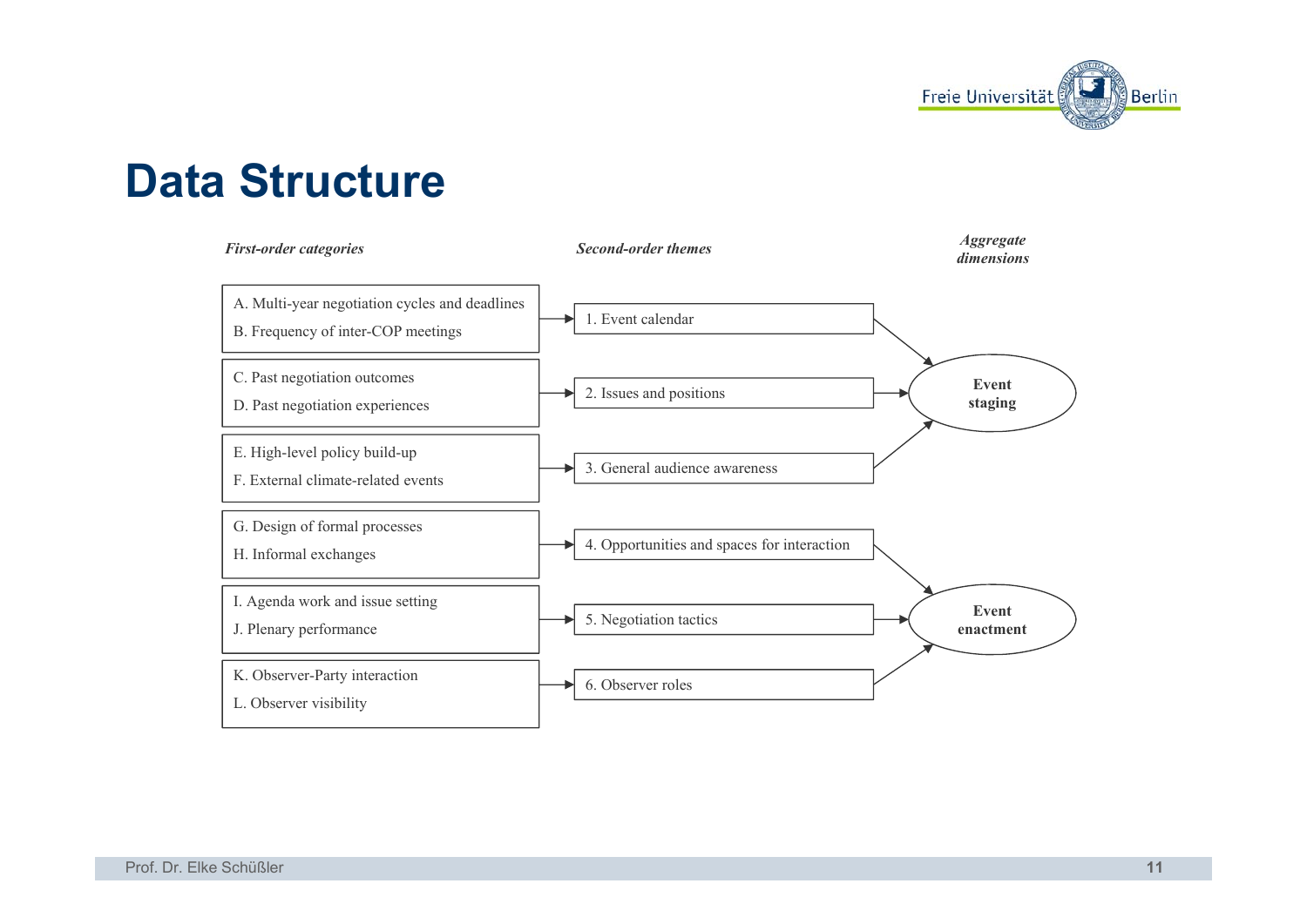

# **Two Main Findings**

- 1. Variations in event staging and enactment between regular COPs and high-stake COPs (i.e., COP 3 in Kyoto, COP 13 in Bali and COP 15 in Copenhagen)
- 2. Increasing complexity and fragmentation after the entry into force of the KP (2005) were brought about by changes in field-level rules, positions and understandings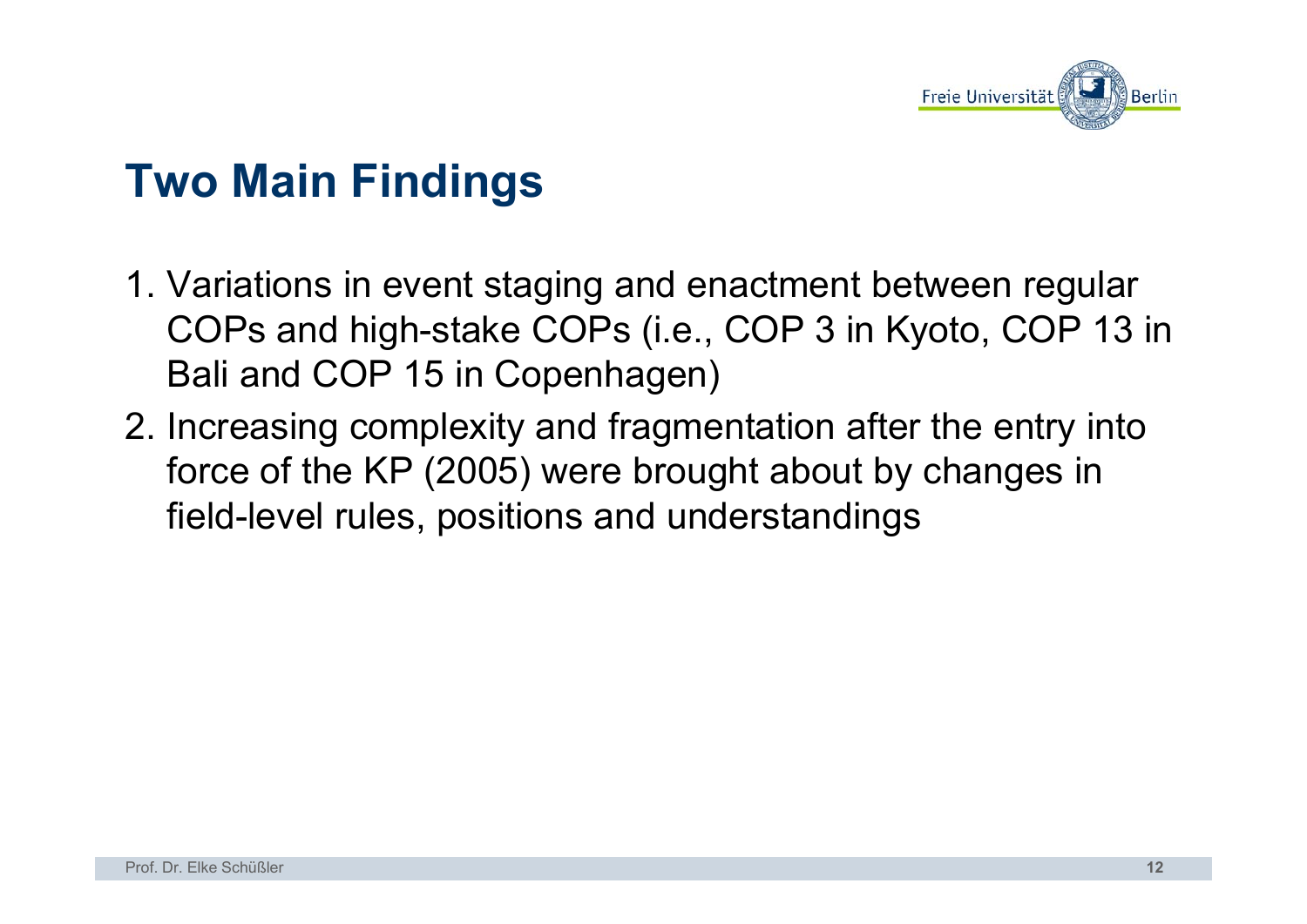

Note: The thickness of vertical lines in the timeline reflects New York Times press coverage of the COPs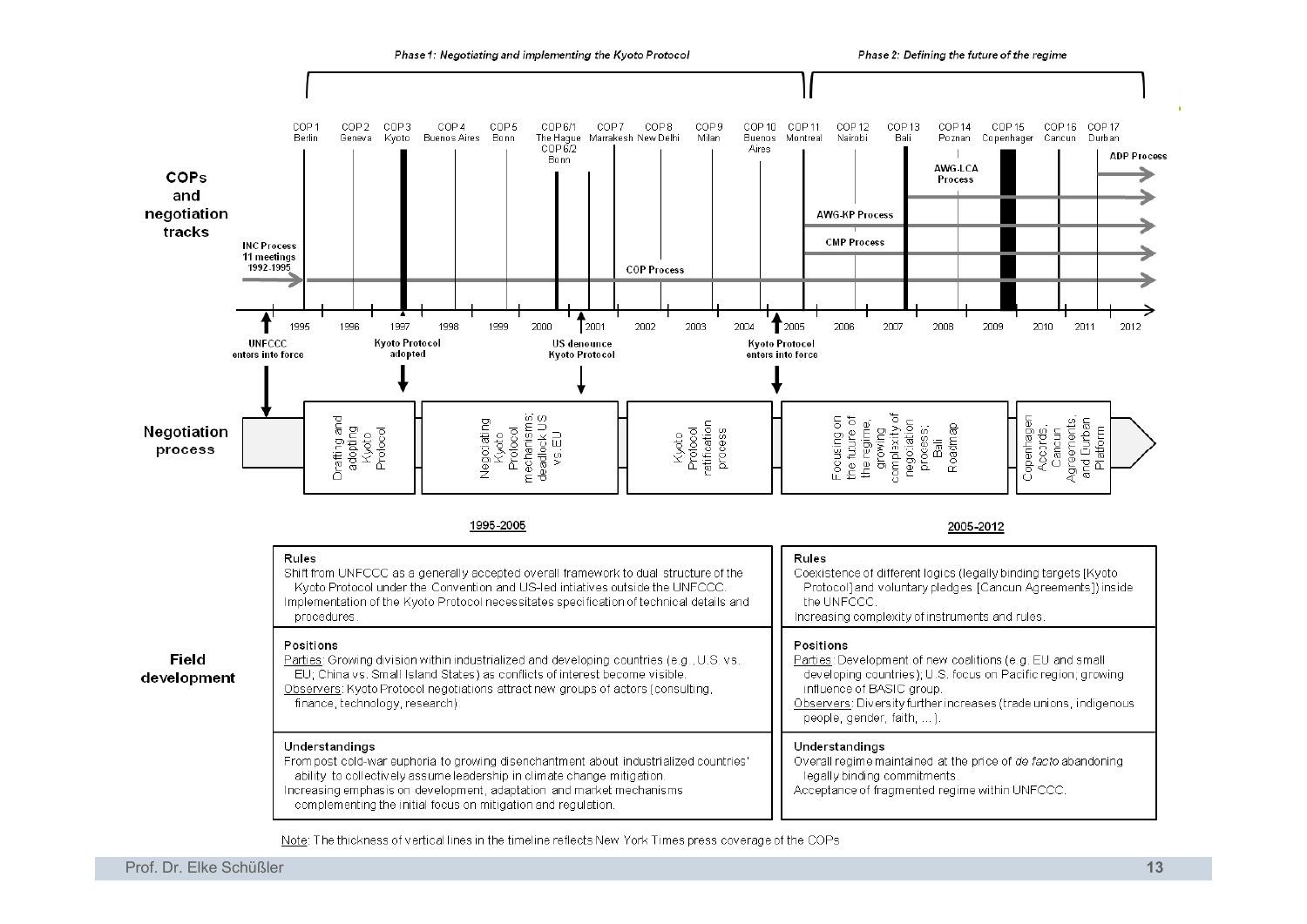

# **1. Regular versus High-Stake Events**

- > Differences in participation, event staging, event enactment and event outcomes
- > High-stake events display a higher sense of temporal boundedness and a decreased interactional boundedness (lower overlap across the different discursive spaces)

### *Illustrative quotes*

Regular event: *"The fact that people believe Poznan to be less important, half-way between Bali and Copenhagen, is a great opportunity for us, because everyone is more relaxed, and there is more openness for our issues". (Observer interview, COP 14)*

High-stake event: *"You have one year to go before Copenhagen, and the clock is ticking! Work needs to shift into higher gear!" (COP 14 Opening statement by Y. de Boer UNFCCC Executive Secretary, 1 December 2008)*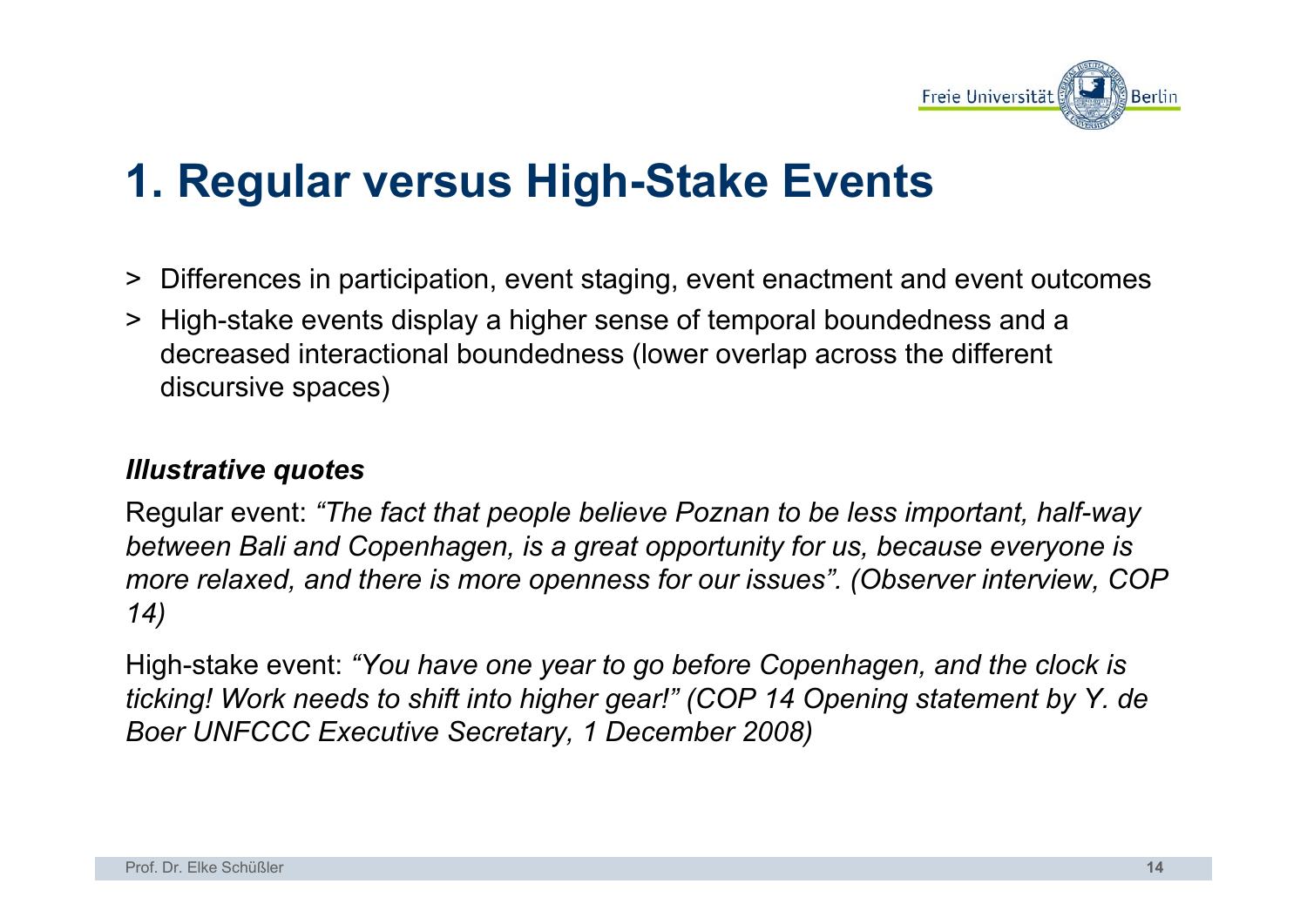

# **2. Fragmentation and Complexity**

- > Temporal boundedness and interactional openness of the COPs decreased as the climate policy field entered into its second phase oriented towards defining the future of the regime:
	- > More and more diverse participants
	- > Multiplied issues
	- > More complex negotiations increasing need for internal coordination

#### *Illustrative quote*

*"(…) the welcome elevation of climate change on the priority list of national and international agendas went along with a proliferation of issues, concerns, and special interests" so that "no single individual [...] [could] follow, or even fully grasp, all agenda items negotiated under the UNFCCC" (Streck, 2012: 53)*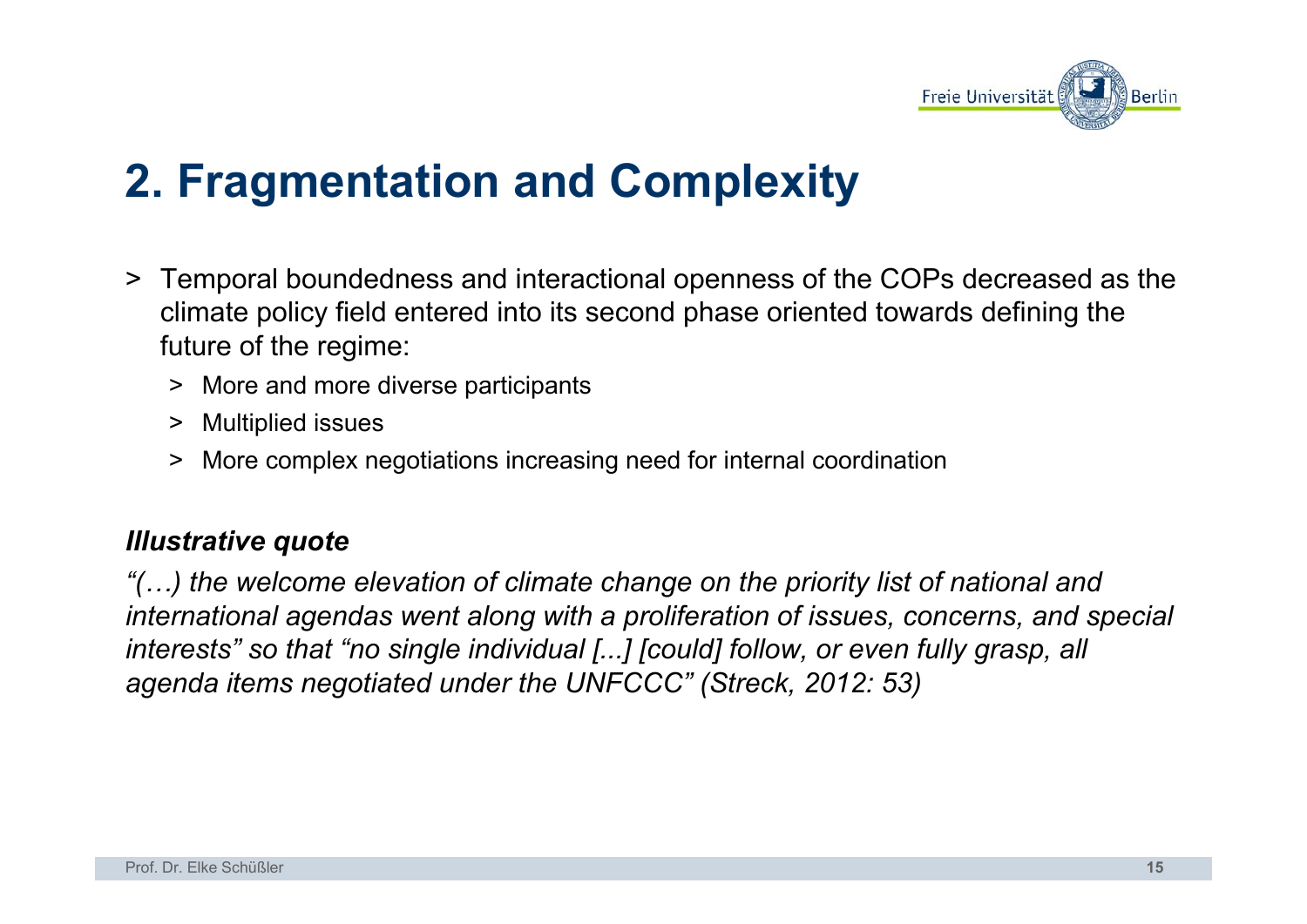

Note: The numbers and thickness of arrows symbolize the intensity of interaction.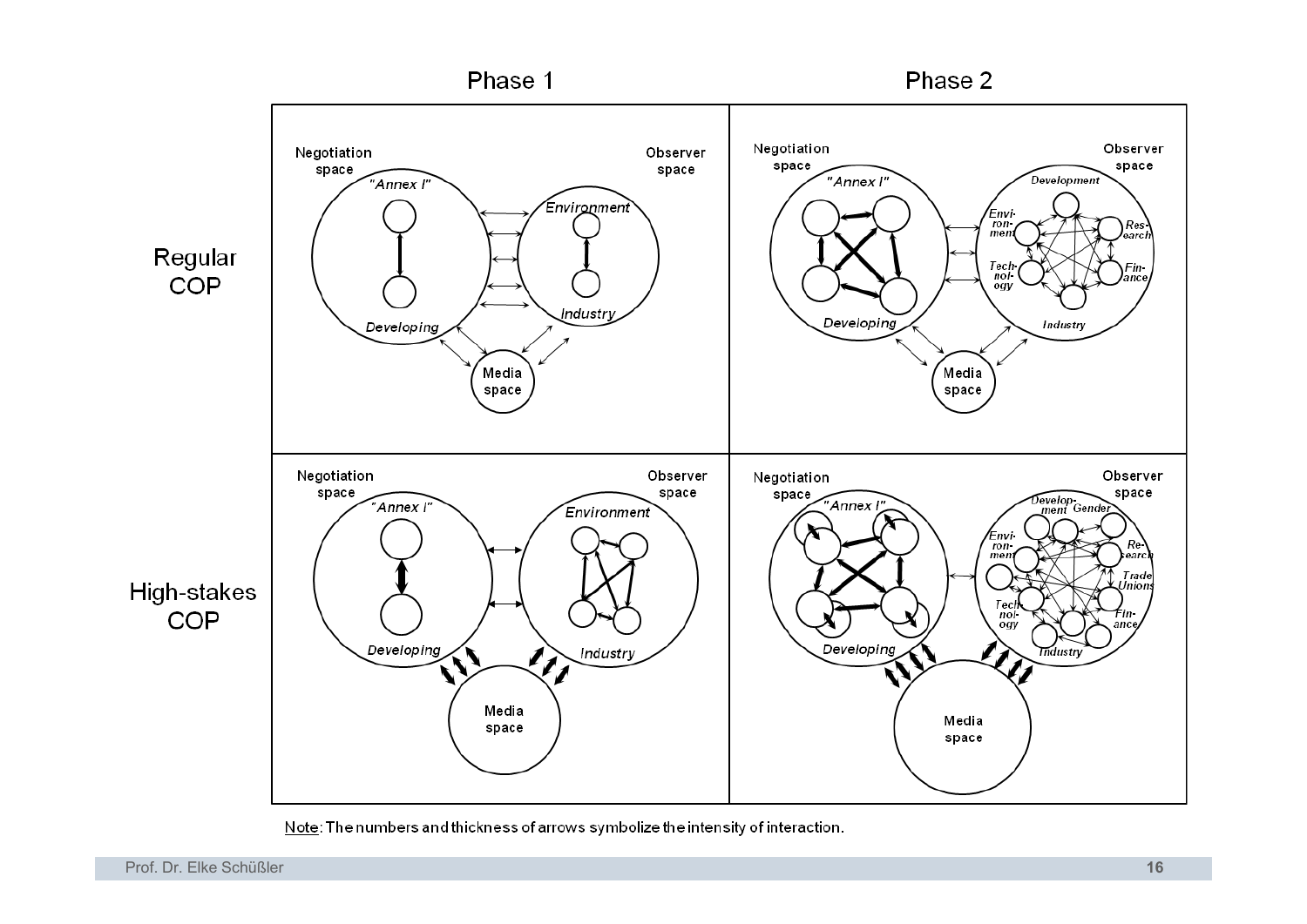

# **Explaining the Failure of Copenhagen**

- > Intense staging-efforts to induce boundedness as the technical preparation meetings were unable to produce a convergence of positions among Parties
	- > Labelling as a "summit" by Danish organizers
	- > United Nations Secretary General Ban Ki-moon had approached the International Advertising Association to support the build-up of buzz and media coverage around the Copenhagen COP ("Hopenhagen" campaign)
	- > UN set up a second layer of high-level preparatory meetings resulting in highly publicized statements of participating heads of state
- > (Un)intended consequences
	- > Sense of disconnection between the technical and political negotiation processes before the Copenhagen conference had even started.
	- > Rumors about a parallel, informal process
	- > Unexpectedly high number attendees that caused a logistical breakdown
- ¾ *COP 15 was neither temporally bounded nor interactionally open.*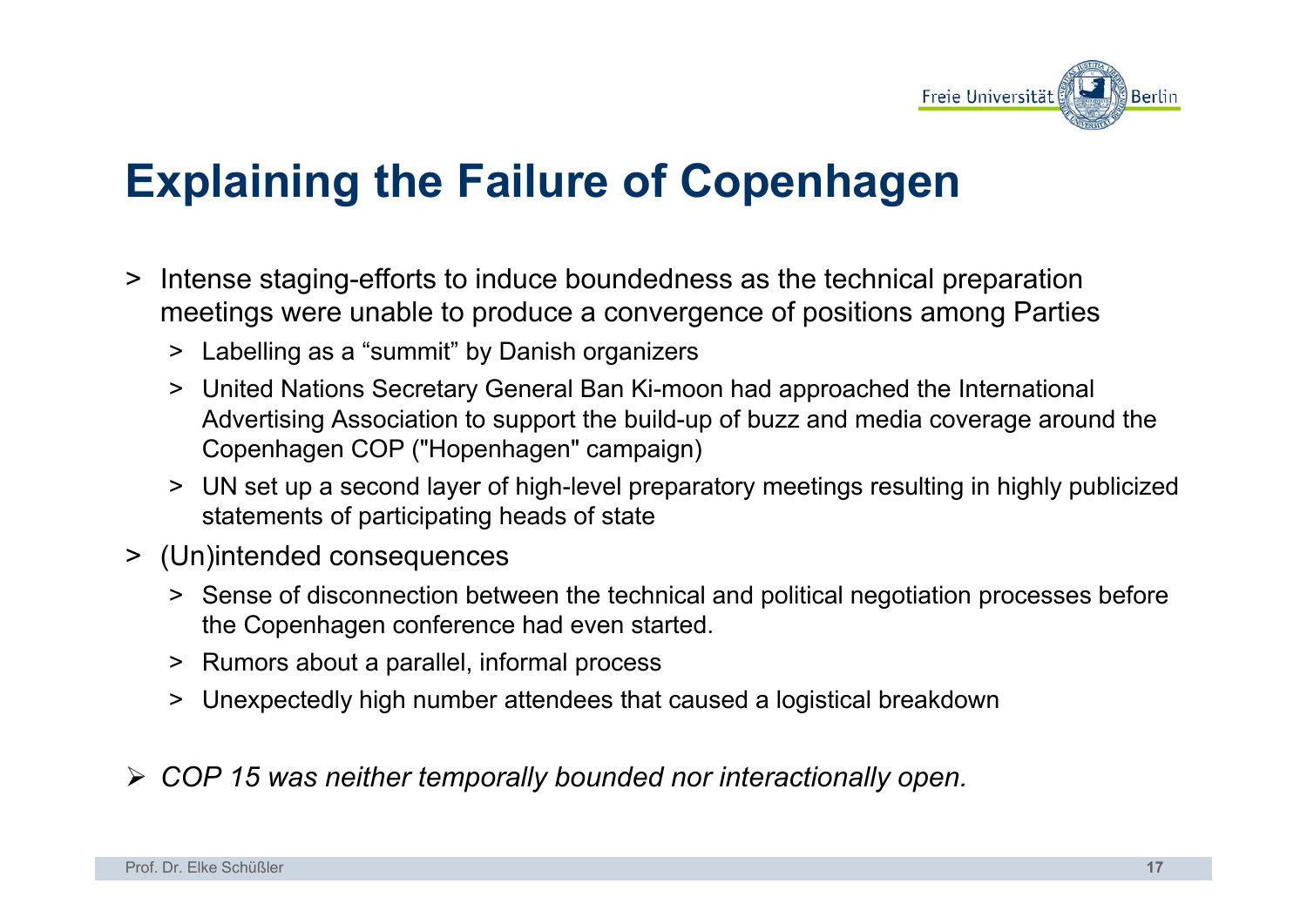

# **Theoretical Conclusions**

- > Events are products of a field, not just input to "field configuration"
- > Field configuration unfolds across a series of events
- > With growing field complexity and issue multiplication the field-configuring event series no longer provided temporally bounded and interactionally open discursive spaces; efforts to induce "boundedness" can further decrease openness
- > Field members' interest in the survival of the regime turned the COPs into a site of field maintenance instead of a catalyst of institutional change
- ¾ *What Victor (2011) called the "global warming gridlock" may in organizational terms be described as "social deadlock" (Brunsson, 2007)—a steady state full of activity, but activity that stabilizes a situation rather than leading to institutional change.*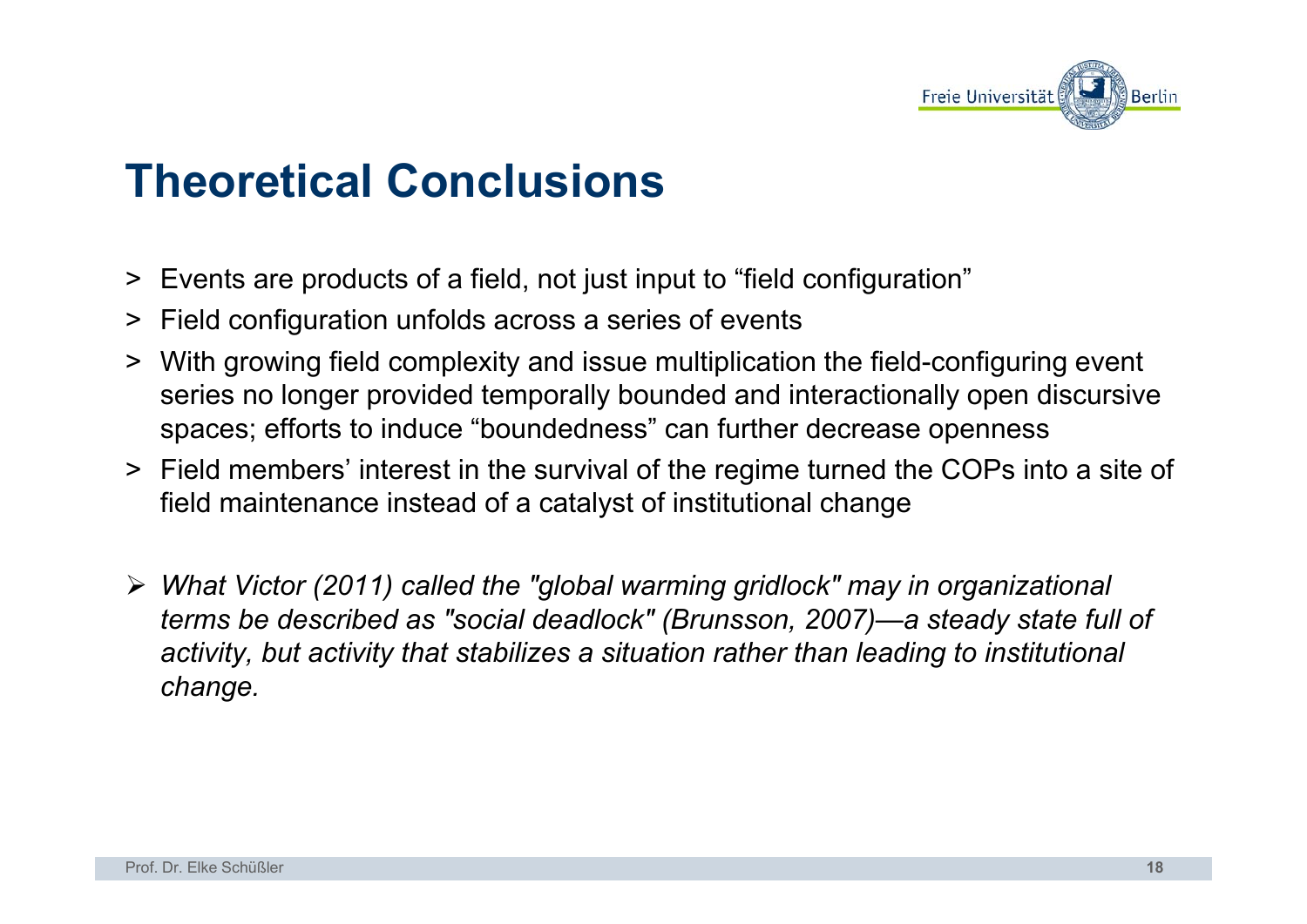

# **What's next?**

- > UNFCCC negotiations are gearing up for a new super-COP in 2015 in Paris
- > Will the recent streamlining of the negotiations and the results of the new IPCC Report manage to re-set temporal boundedness and interactional openness at a level conducive to progress?
- > But COP 19 in Warsaw: Unambitious as COP 14 in Poznán?